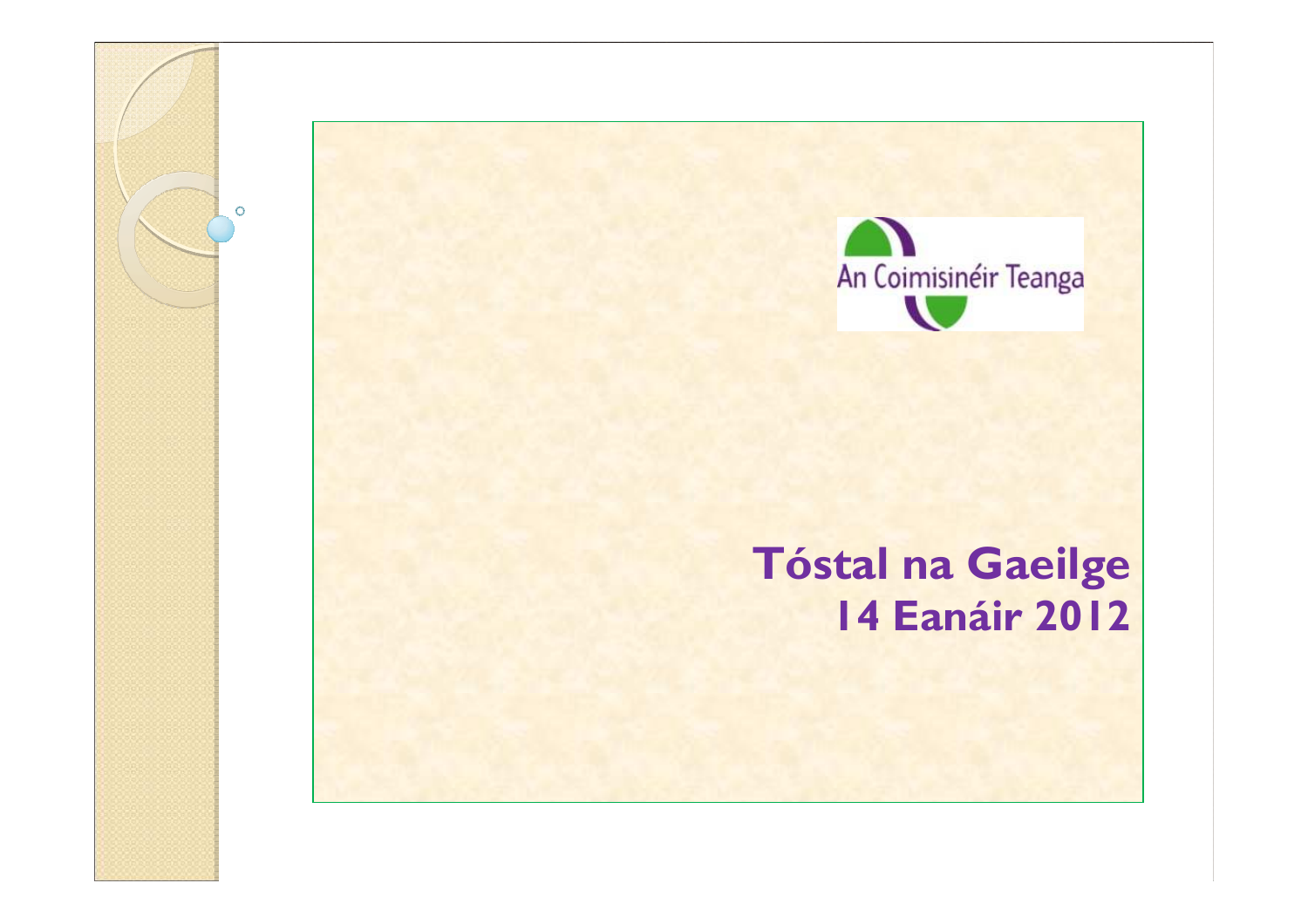



### Aidhm…

….de thoradh an athbhreithnithe go mbeadh Acht ann a bheadh oiriúnach dá fheidhm agus a d'fhreastalódh go cuí ar mhianta an phobail teanga le cinntiú go raibh brí <sup>á</sup> tabhairt don fhoráil bhunreachtúil gurbh í an Ghaeilge an <sup>p</sup>hríomhtheanga oifigiúil ós í an teanga náisiúnta í.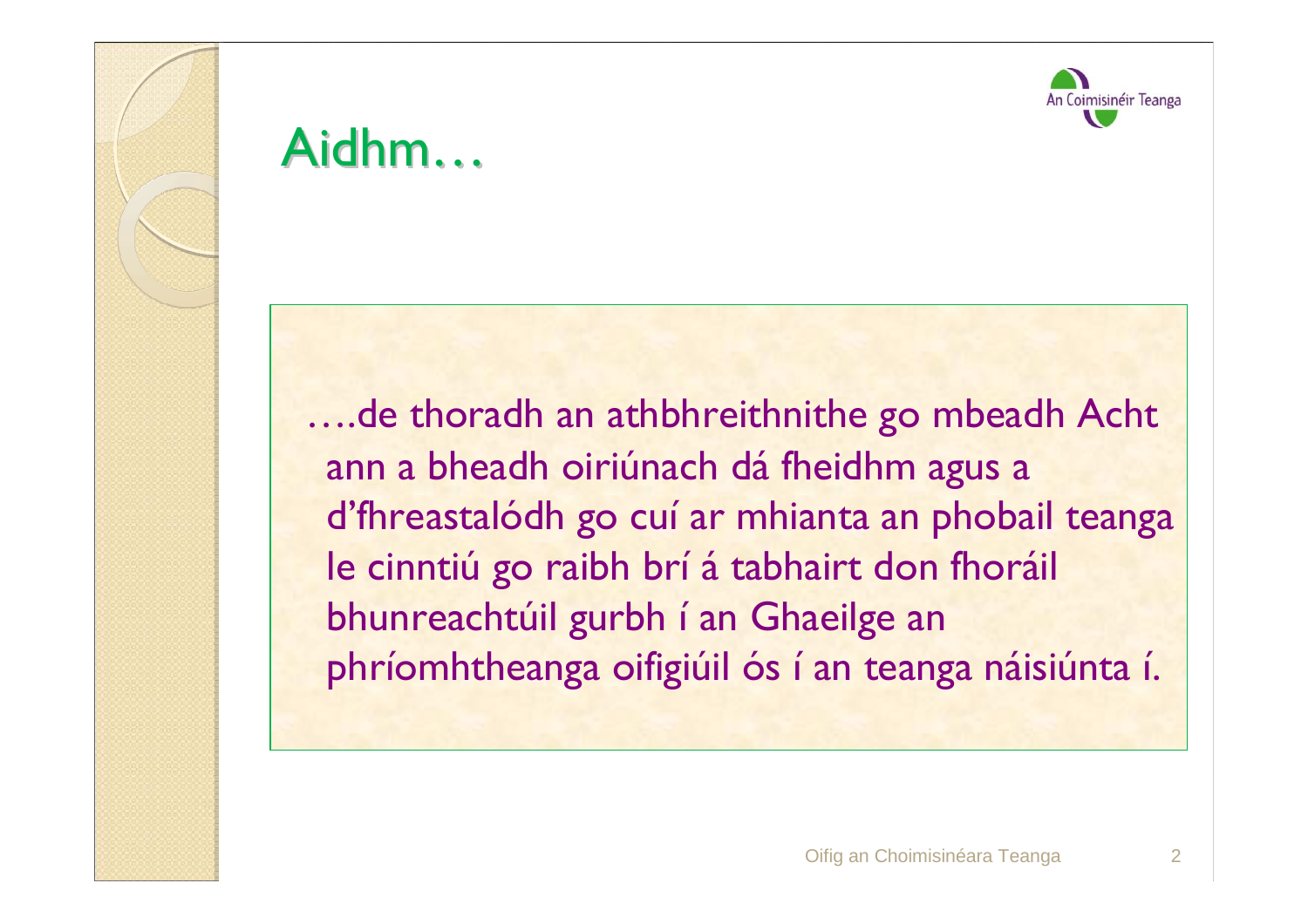



### Leasuithe déanta…

- 0 Ceadaíonn leasú a rinneadh ar Alt 7 den Acht in Alt 62 den Acht um an Dlí Sibhialta (Forálacha Ilghnéitheacha), 2011 go ndéanfaí aon Acht den Oireachtas a fhoilsiú ar an idirlíon in aon teanga oifigiúil amháin sula ndéanfar é a chló agus a fhoilsiú go comhuaineach sa dá theanga oifigiúil.
- 0 Leasaigh Alt 48 den Acht Comhshaoil (Forálacha Ilghnéitheacha), 2011 foráil den Ionstraim Reachtúil (Uimh. 872 de 2004) - An tOrdú Logainmneacha (Ceantair Ghaeltachta) 2004 a rinneadh faoi Acht na dTeangacha Oifigiúla - fad is a bhaineann sé leis an logainm An Daingean.
- 0 Na leasuithe seo déanta le linn 2011 gan aon comhairliúcháin phoiblí agus tráth go raibh sé leagtha amach i gclár oibre an Rialtais go mbeadh athbhreithniú iomlán le déanamh ar an Acht.
- 0 D'fhógair an Roinn Ealaíon, Oidhreachta agus Gaeltachta téarmaí tagartha don athbhreithniú sin ar 3 Samhain 2011 le linn Féile an Oireachtais chomh maith le próiseas comhairliúcháin phoiblí.
- 0 Coicís dar gcionn, mar chuid d'athchóiriú na seirbhíse poiblí, fógraíodh go raibh cinneadh déanta ag an Rialtas feidhmeanna Oifig an Choimisinéara Teanga a chónascadh le h-Oifig an Ombudsman agus go dtabharfaí an cónascadh sin i bhfeidhm le linn 2012 mar chuid den athbhreithniú ar an Acht.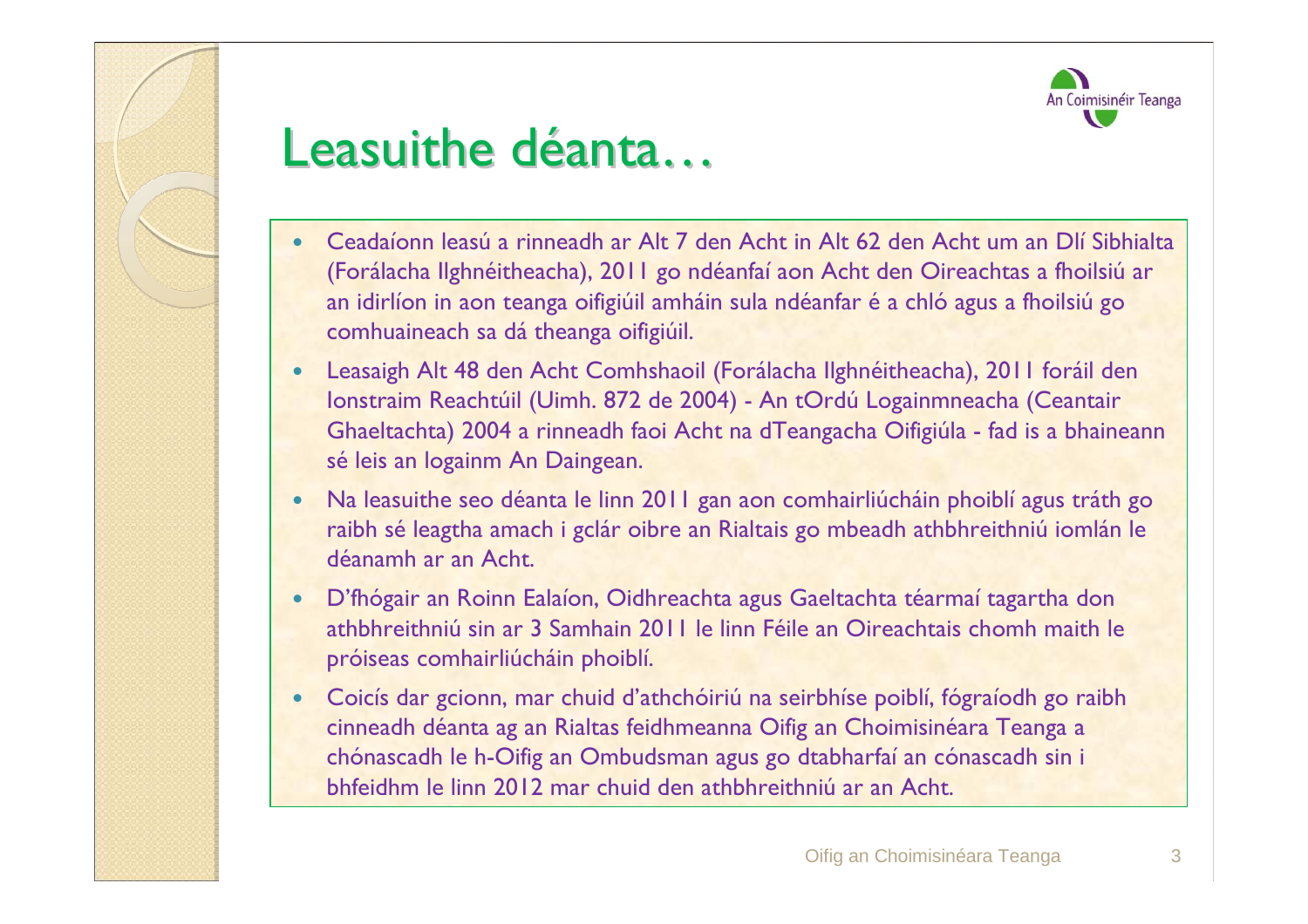





#### **Comprehensive Review of Expenditure submissions**

- $\bullet$ Department of Agriculture
- $\bullet$ Department of Arts Heritage & the Gaeltacht
- $\bullet$ Department of Communications Energy and Natural Resources
- $\bullet$ Department of Defence
- $\bullet$ Department of Education Skills
- $\bullet$ Department Environment, Community & Local Government
- $\bullet$ Department Children & Youth Affairs
- $\bullet$ Department of Finance
- $\bullet$ Department of Foreign Affairs
- $\bullet$ Department of Health
- $\bullet$ Department of Jobs, Enterprise & Innovation
- $\bullet$ Department of Public Expenditure & Reform
- $\bullet$ Department of Taoiseach's
- $\bullet$ Department of Transport, Tourism and Sport
- $\bullet$ Department of Justice
- $\bullet$ **Department of Social Protection**
- $\bullet$ Revenue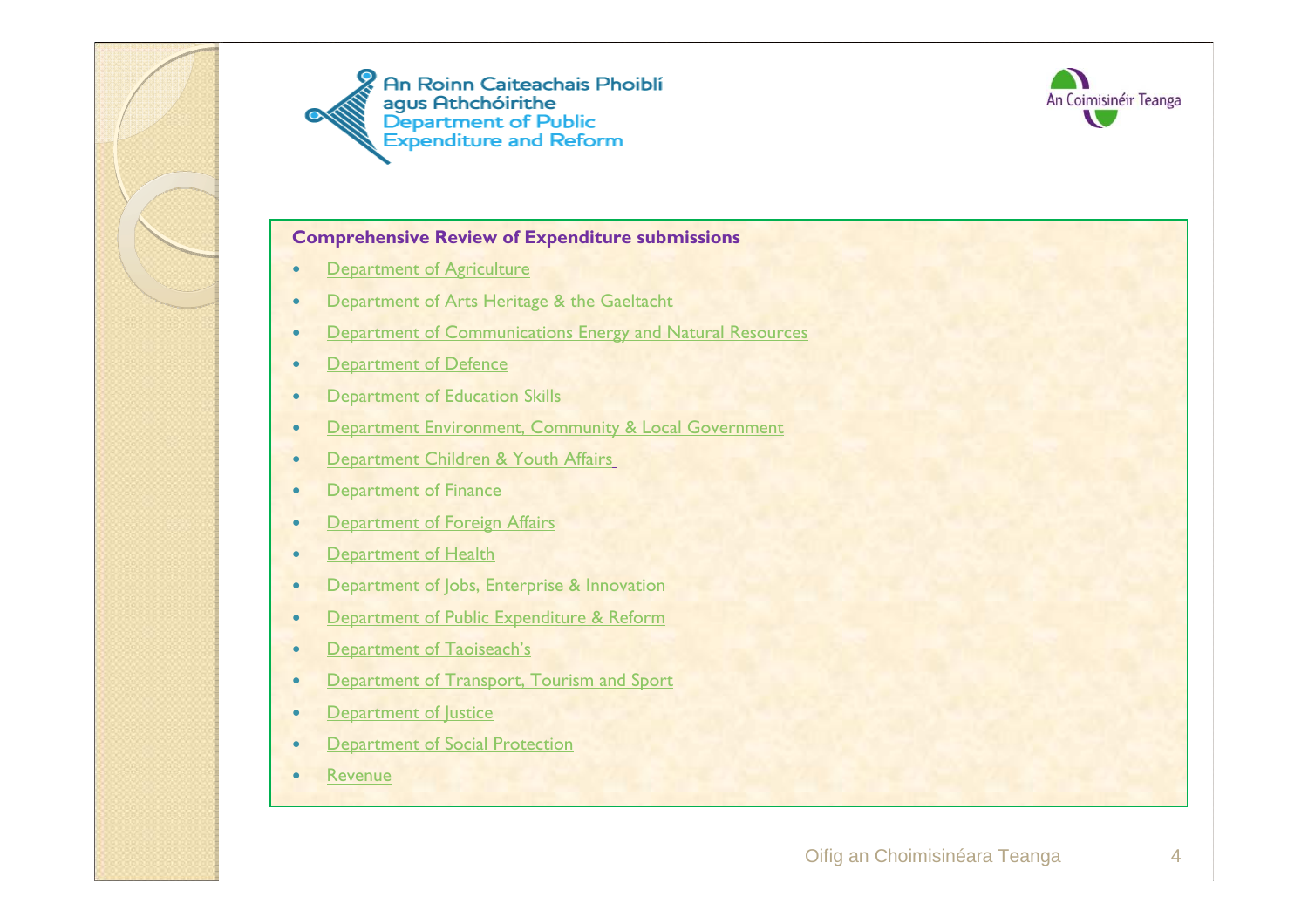



### Iúil / July 2010

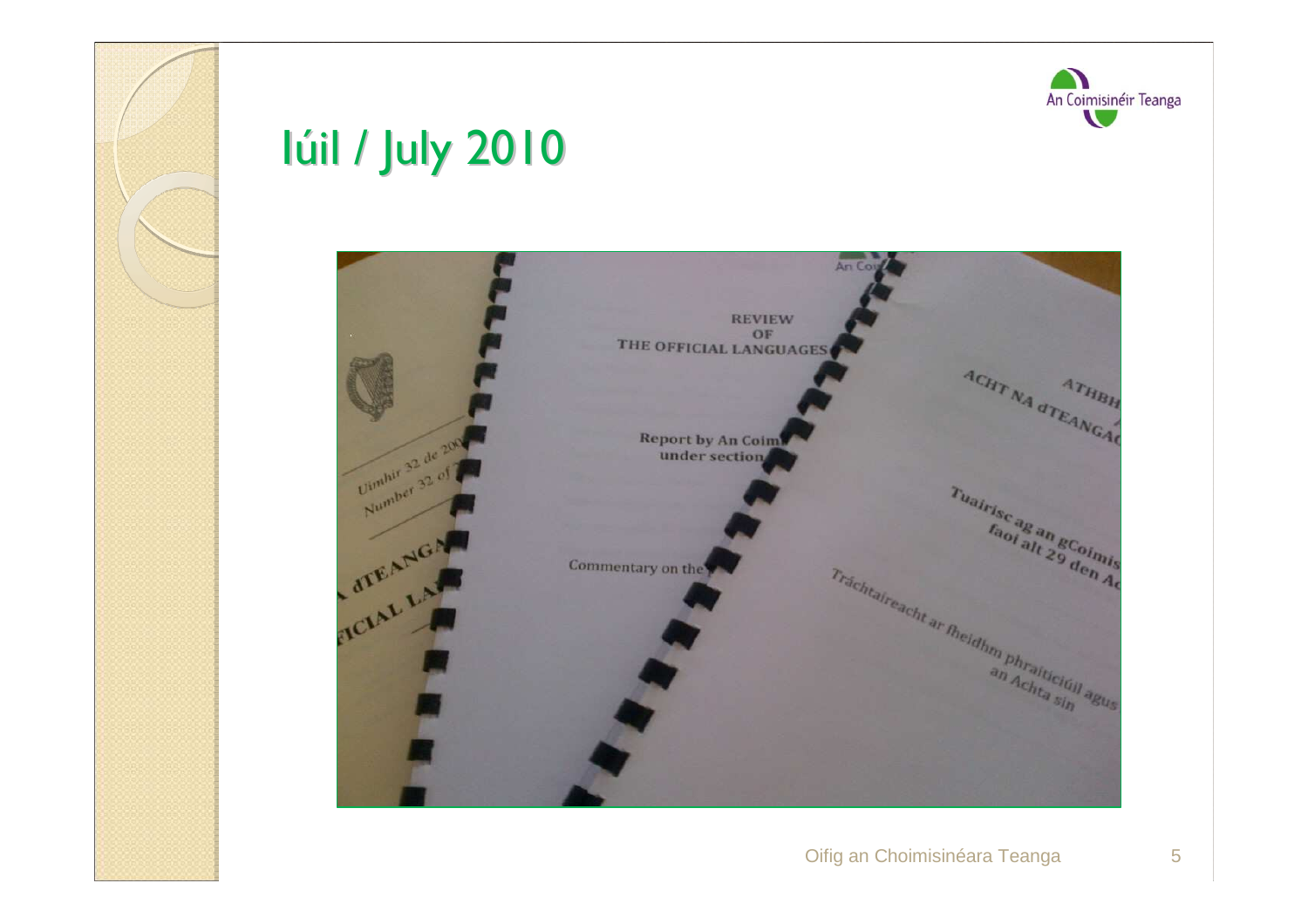

#### An Coimisinéir Teanga De thoradh an athbhreithnithe…

- …a chinntiú go bhfuil an tAcht ag freastal ar riachtanais phobal na Gaeilge agus na Gaeltachta;
- simpliú agus soiléiriú a dhéanamh ar chearta agus ar dhualgais teanga.<br>Saus dá réir sin an úsáid a bhaintear as seirbhís stáit trí Ghaeilge a agus, dá réir sin, an úsáid a bhaintear as seirbhís stáit trí Ghaeilge a mhéadú;
- …an t-ualach riaracháin agus maorlathais a bhaineann le feidhmiú an Achta».<br>Ia laghdú trí chuíchóiriú agus sruthlíniú: a laghdú trí chuíchóiriú agus sruthlíniú;
- ..malairt córas a chur in áit na gceann atá ann cheana féin má shíltear nach féidir barr-éifeacht a chur leo;
- e …go gcinnteofaí, agus luach ar airgead á lorg mar is ceart i soláthar. ﴾<br>Seirbhísí stáit go ginearálta, nach bhfágfaí ar lár seirbhísí trí Ghaeilge seirbhísí stáit go ginearálta, nach bhfágfaí ar lár seirbhísí trí Ghaeilge ach nach orthu amháin a dhíreofaí.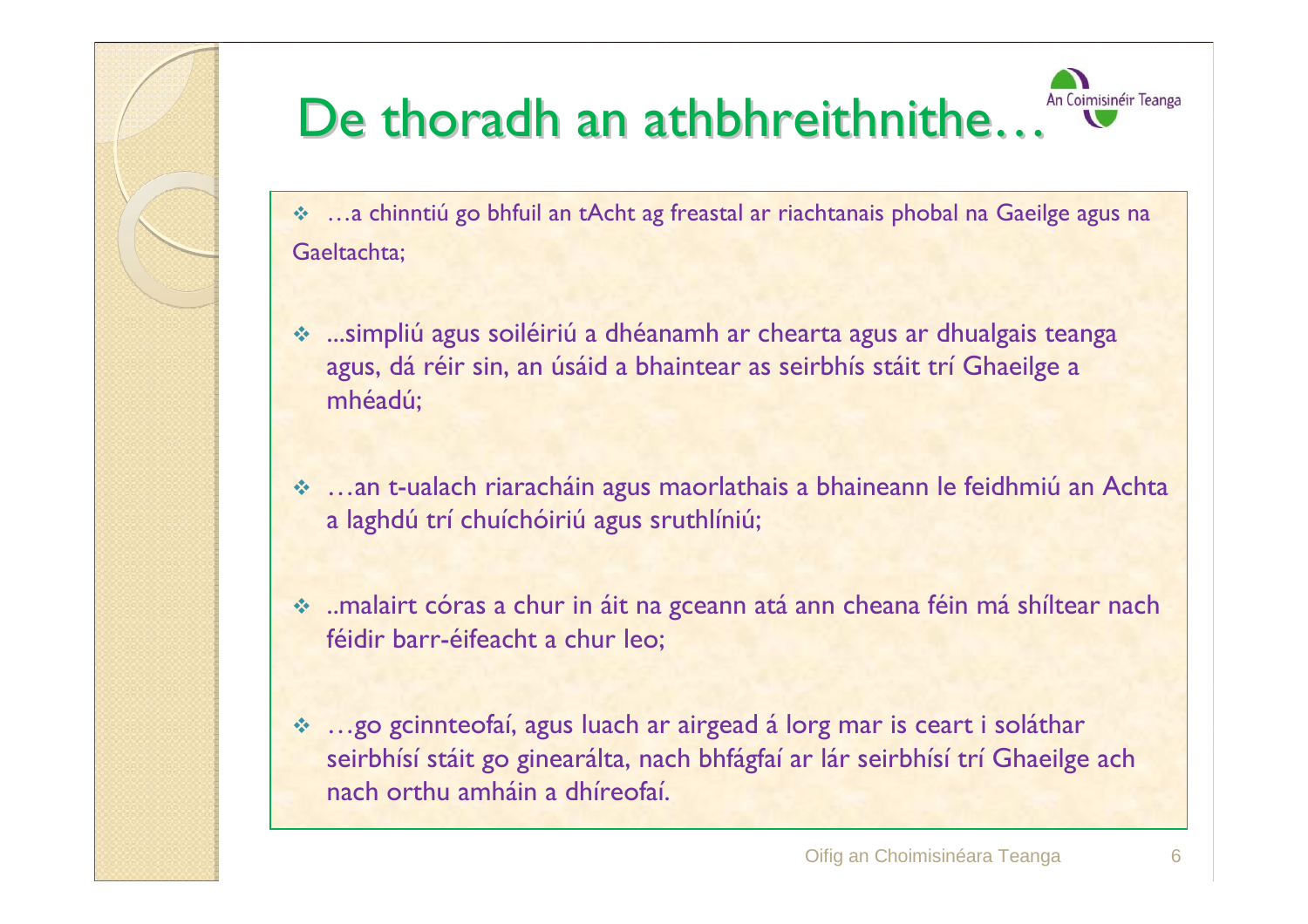



# Clár

**2**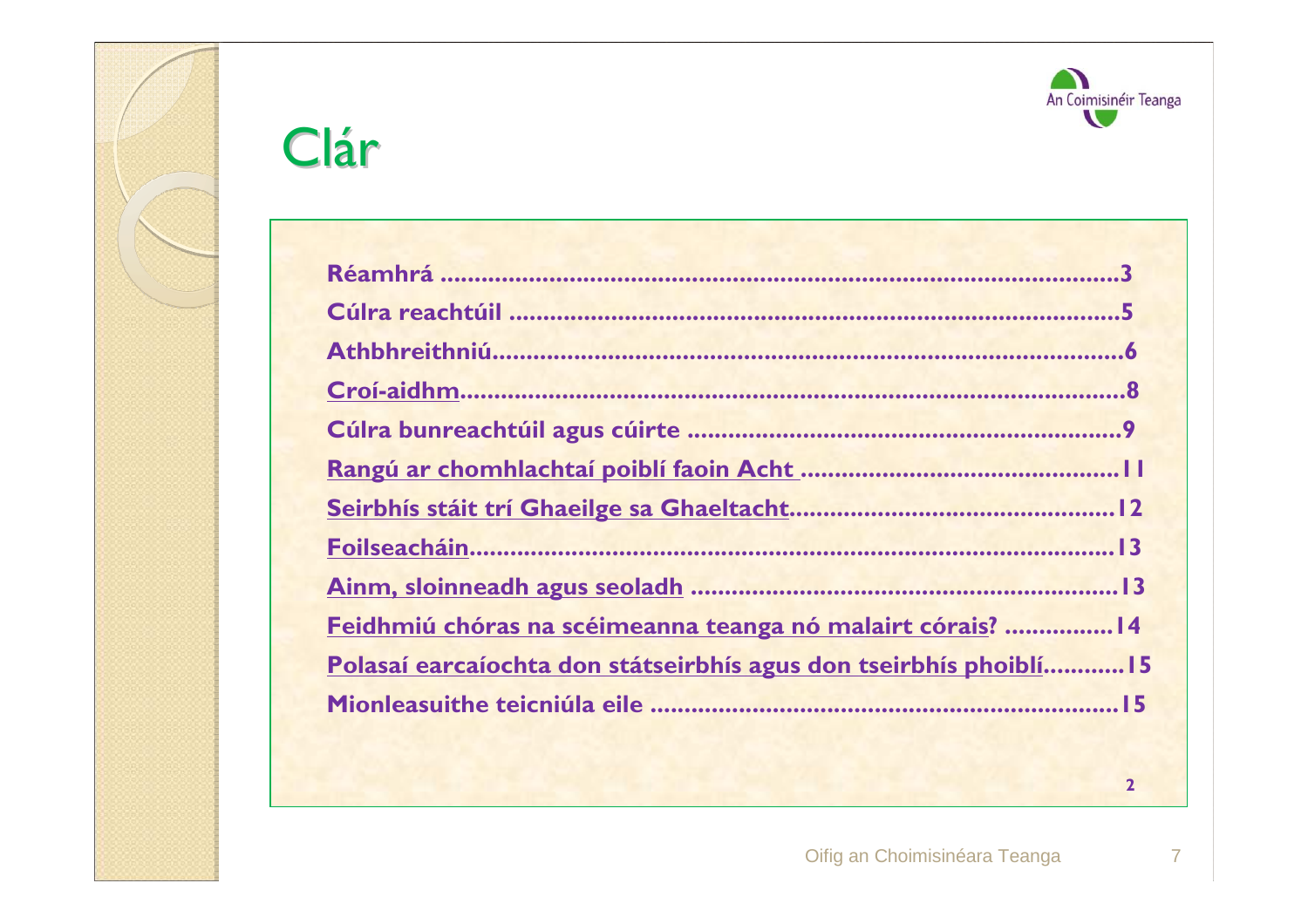

# Éifeachtach…



Codanna den Acht atá ag feidhmiú go héifeachtach…

- forálacha díreacha a bhaineann le cumarsáid i nGaeilge
- na rialacháin a bhaineann le húsáid na dteangacha oifigiúla i stáiseanóireacht agus i gcomharthaíocht na n-eagras stáit.
- Daingnítear ann bunchearta tábhachtacha teanga maidir le húsáid na Gaeilge agus an Bhéarla
	- **Sana cúirteanna agus**
	- $\bullet$  **i dTithe an Oireachtais.**
- Cuireann sé i bhfeidhm córas le
	- monatóireacht a dhéanamh ar ghéilliúlacht na n-eagras stáit don reachtaíocht agus
	- gearáin faoi sháruithe ar dhualgais reachtúla teanga a fhiosrú agus a réiteach.
- $\frac{1}{2}$ Tugann sé bunús reachtúil do logainmneacha oifigiúla an Stáit.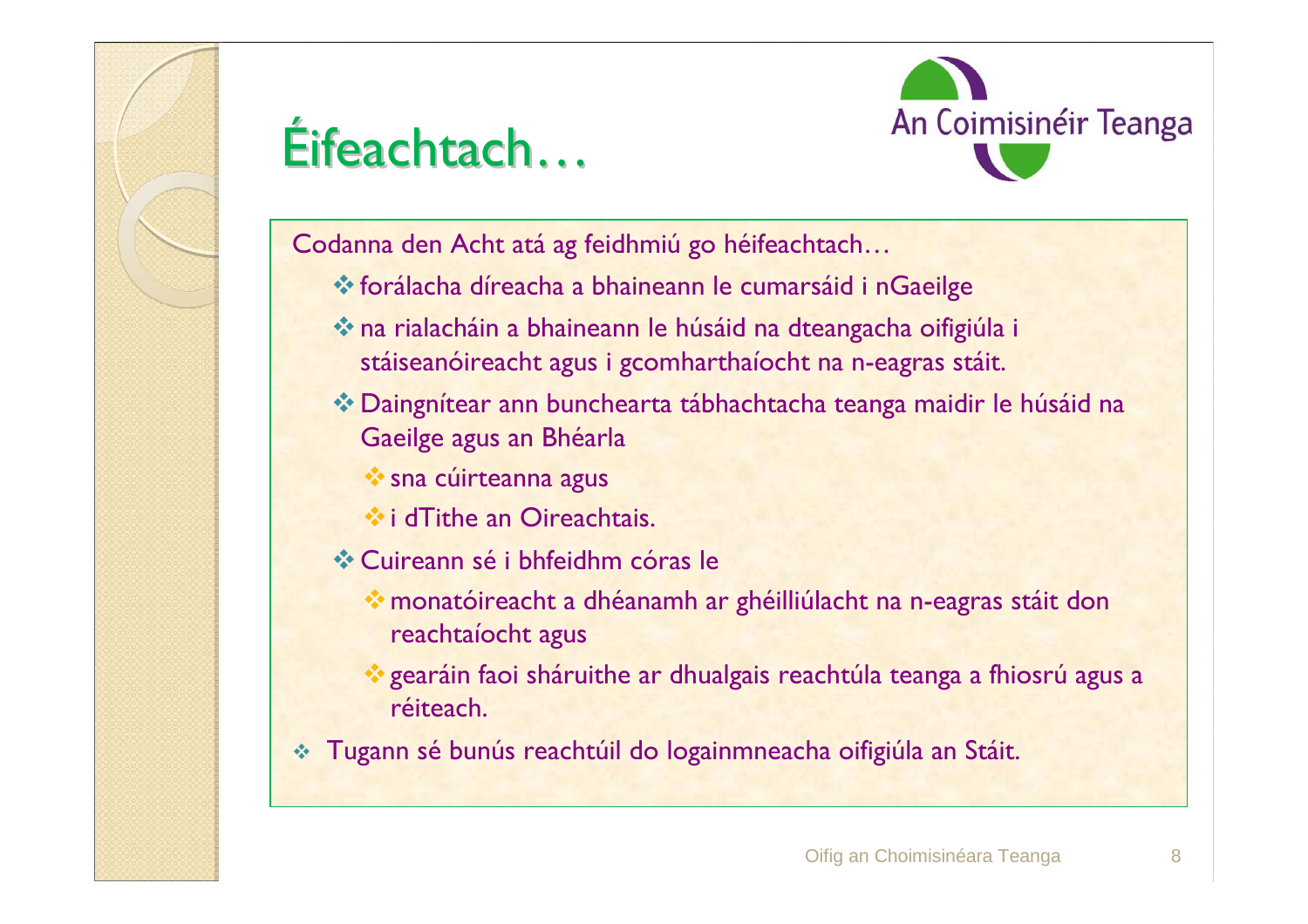



### Rangú ar chomhlachtaí poiblí faoin Acht

- Difríochtaí an-suntasach idir comhlachtaí poiblí éagsúla na tíre agus an leibhéal caidrimh a bhíonn acu leis an bpobal i gcoitinne, pobal na Gaeilge agus na Gaeltachta san áireamh…
- Iad a rangú ina gcatagóirí éagsúla (A, B, C, etc.) de réir an réimse feidhme agus an  $\sigma_{\rm eff}^{\rm th}$ chaidrimh atá acu leis an bpobal, agus an leibhéal seirbhíse a bheadh le soláthar acu trí Ghaeilge i gcomhréir leis an rangú sin…
- Dualgas ar leith ar: Ranna agus na hoifigí rialtais a bhfuil plé mór acu leis an bpobal i gcoitinne, eagraíochtaí a bhfuil sainchúram náisiúnta orthu nó a bhfuil baint mhór acu le haicmí móra den daonra (mar shampla Feidhmeannacht na Seirbhíse Sláinte, an Garda Síochána, na Coimisinéirí Ioncaim, etc.) chomh maith le comhlachtaí poiblí <sup>a</sup> bhfuil ceantair Ghaeltachta ina limistéir feidhme (mar shampla údaráis áitiúla nó eile i gcontaetha ina bhfuil ceantair Ghaeltachta).
- Sceideal na gcomhlachtaí poiblí faoin Acht: Níor leasaíodh an sceideal ach uair amháin كمكرمة Sceideal na gcomhlachtaí poiblí<br>Án mhliain 2003, sin sa bhliain 2006. Tá iliomad athruithe tagtha ar chomhlachtaí poiblí ón mbliain 2003, sin sa bhliain 2006. Tá iliomad athruithe tagtha ar chomhlachtaí poiblí an Stáit ó shin. Leasú simplí reachtúil a thabharfad gach comhlacht poiblí faoi scáth na reachtaíochta fad is a bhaineann sé le bunfhorálacha díreacha…gan aon ghá <sup>a</sup> thuilleadh le dua riaracháin…
- Dualgais reachtúla teanga sa chás is go gceapann nó go n-údaraíonn comhlacht poiblí cuideachta phríobháideach nó gníomhaireacht eile le feidhmiú thar a cheann agus é ag déileáil leis an bpobal.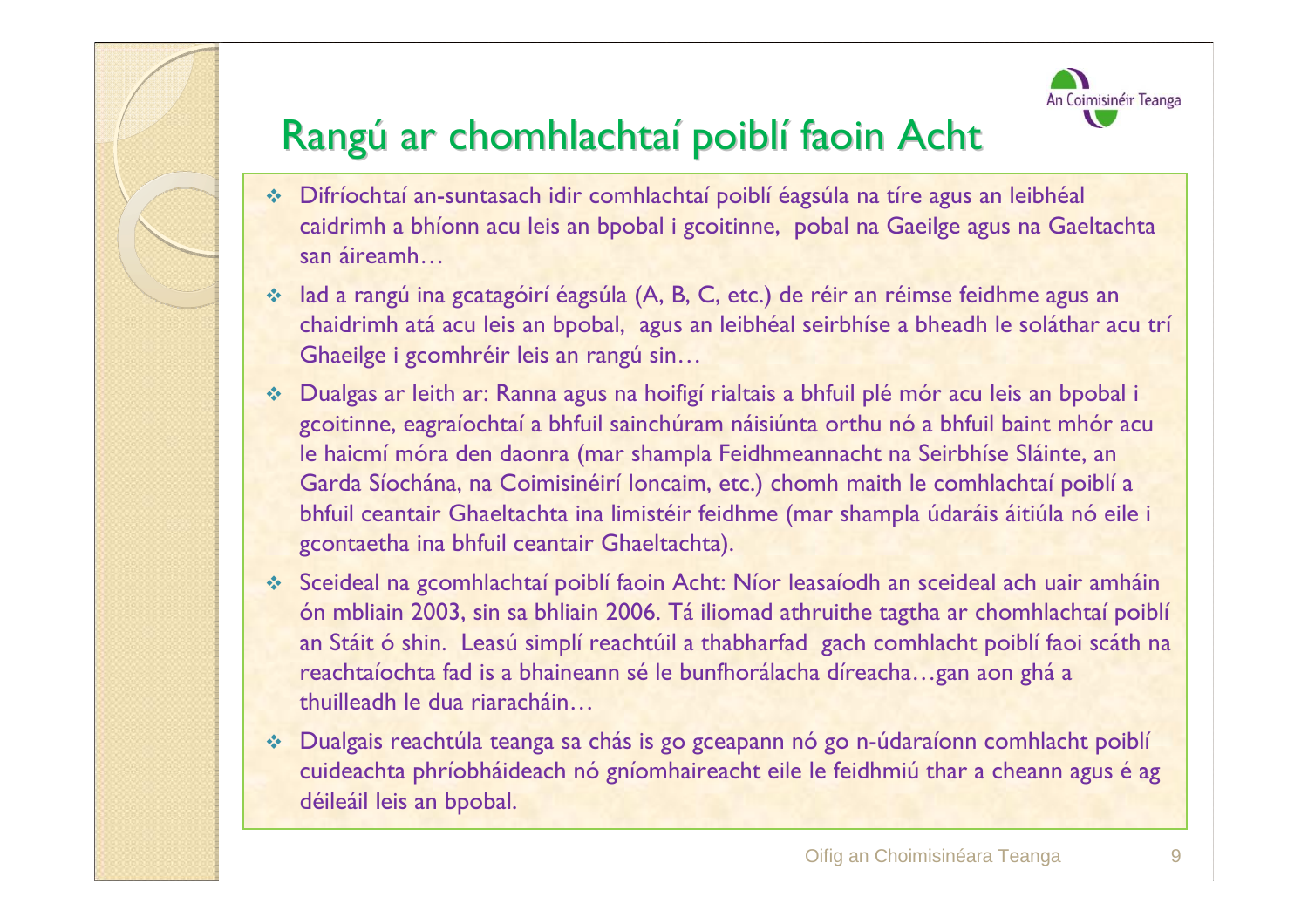



### An Ghaeltacht

- ❖ …dualgais reachtúla a chur ar chomhlachtaí poiblí a gcuid seirbhísí a sholáthar trí mheán na Gaeilge sa Ghaeltacht ar chomhchaighdeán leis na seirbhísí a chuirtear ar fáil trí Bhéarla in áiteanna eile.
- Ní féidir leis an Stat a bheith ag súil leis go mairfidh an Ghaeilge mar a rogha teanga ag an bpobal sa Ghaeltacht má leantar ag brú Béarla ar phobal na gceantar sin lena gcuid gnóthaí oifigiúla a dhéanamh.
- Mí raibh staid na teanga mar theanga phobail chomh leochaileach riamh is atá anois<br>sa Ghaeltacht sa Ghaeltacht.
- Gach uair a dhiúltaítear an deis don phobal a dteanga dhúchais a roghnú agus iad i mbun cumarsáide leis an státchóras, is buille breise é sin do sheasamh agus d'inchreidteacht na Gaeilge mar theanga phobail.
- Atheagar agus pleanáil a theastódh anseo seachas aon ghníomh costasach eile, le cinntiú gur daoine a bheadh iomlán inniúil sa Ghaeilge a bheadh ag obair ag comhlachtaí poiblí Ghaeltacht nó in oifigí comhlachtaí poiblí a bheadh ag déileáil le pobal na Gaeltachta.
- Ní tharlóidh sin gan céimeanna pleanáilte, diongbháilte. D'fhéadfaí an leasú seo a dhéanamh trí rialacháin reachtúla a thabharfaí i bhfeidhm in imeacht tréimhse ama.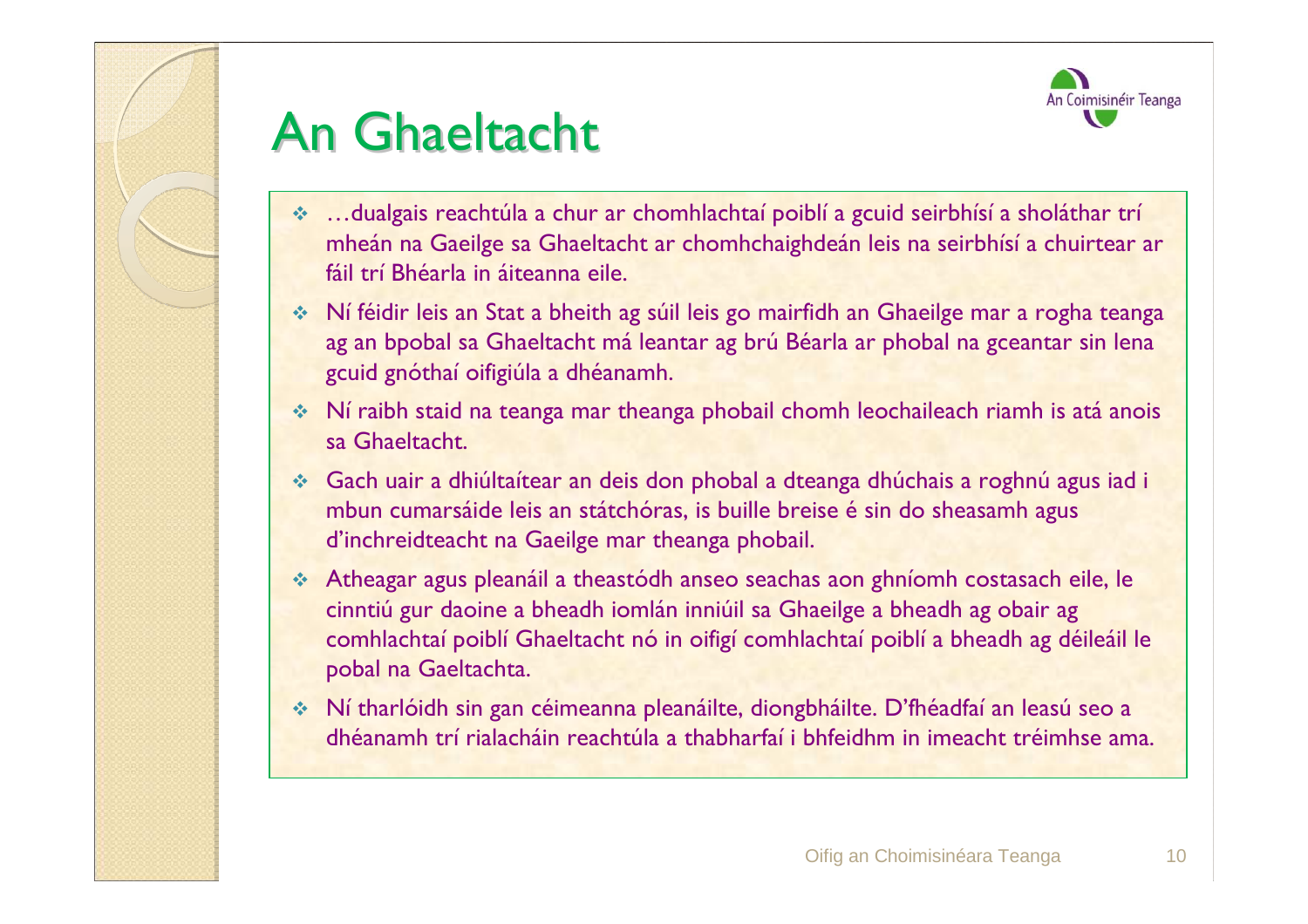

### Foilseacháin



 Tá cás ann gur cheart d'aon stát a mhaíonn go bhfuil dhá theanga oifigiúla aige deimhin a dhéanamh de go mbeadh gach foilseachán oifigiúil á sholáthar sna teangacha sin...má bhí doiciméad sách tábhachtach lena sholáthar i mBéarla gur cheart, mar chomhartha stádais, é a sholáthar i nGaeilge freisin.

❖ Creidim:

- gur cheart a chinntiú go dtabharfaí <u>tosaíocht d</u>o na foilseacháin sin is mó a tha bhfuil éileamh ag an bnobal orthu, pobal na Gaeilge agus na Gaeltachta san bhfuil éileamh ag an bpobal orthu, pobal na Gaeilge agus na Gaeltachta san áireamh.
- gur go dátheangach faoi aon chlúdach amháin (seachas in dhá leagan ar leith لأنهب i nGaeilge agus i mBéarla) a bheadh an oiread foilseachán agus is féidir den i nGaeilge agus i mBéarla) a bheadh an oiread foilseachán agus is féidir den chineál seo mar dhea-chleachtas.
- ◆ Caithfear cinntí agus roghanna a dhéanamh nuair a bheadh an t-ord tosaíochta<br>sin á shocrú le teacht ar na foilseacháin sin is mó a mbeidh éileamh ag an sin á shocrú le teacht ar na foilseacháin sin is mó a mbeidh éileamh ag an bpobal orthu (i.e. suíomhanna gréasáin, bileoga eolais, foirmeacha, bróisiúir, seirbhísí idirghníomhacha ar líne, cártaí, ceadúnais, tuarascálacha, treoirlínte,<br>leabhráin, etc). leabhráin, etc).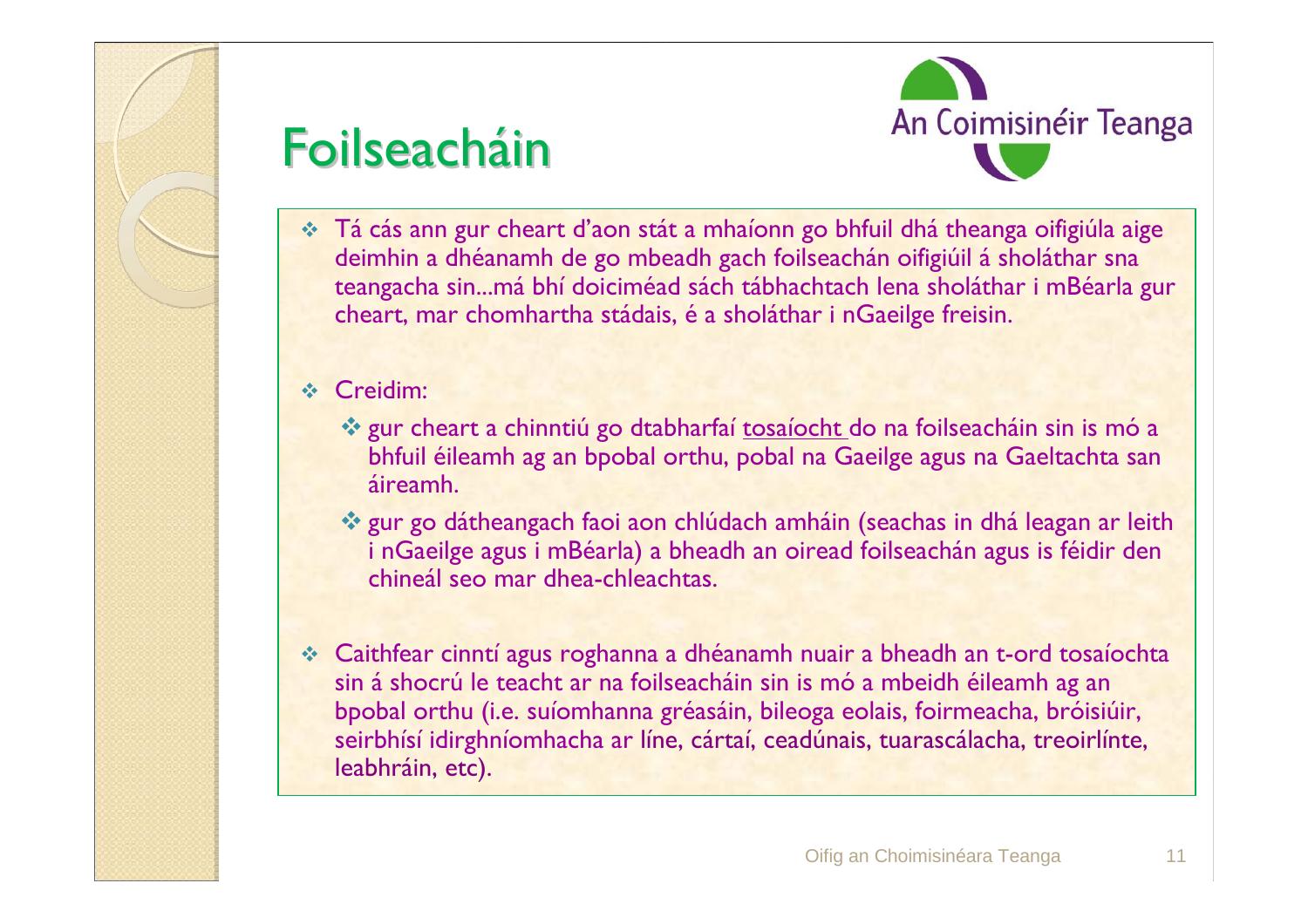

# Polasaí earcaíochta....



- Caithfear dul i ngleic leis an bhfadhb is bunúsaí dá bhfuil ann maidir le soláthar seirbhísí stáit trí Ghaeilge, i.e. easpa foirne sa chóras poiblí le cumas in dhá theanga oifigiúla an Stáit. (.i. An Roinn Oideachais agus Scileanna, nach bhfuil dóthain Gaeilge ach ag 1.5% dá foireann riaracháin chun seirbhís a sholáthar sa teanga sin.
- Níl aon duine ag moladh gur cheart filleadh ar chóras na Gaeilge éigeantaí, ach is gá teacht ar chomhréiteach éigin mura bhfuil an Béarla le bheith ina riachtanas don <sup>p</sup>hobal ina ngnóthaí ar fad leis an Stát.
- Dá mbeadh polasaí earcaíochta ann a thabharfadh aitheantas dáiríre d'inniúlacht in dhá theanga oifigiúla an Stáit, bheadh ciorrú ar an gcaiteachas ar sheirbhísí aistriúcháin agus eile in imeacht ama.
- Tá <sup>g</sup><sup>á</sup> freisin le córas foirfe oiliúna agus traenála a bheith ann le forbairt a dhéanamh ar chumas teanga na foirne i gcomhlachtaí poiblí an Stáit.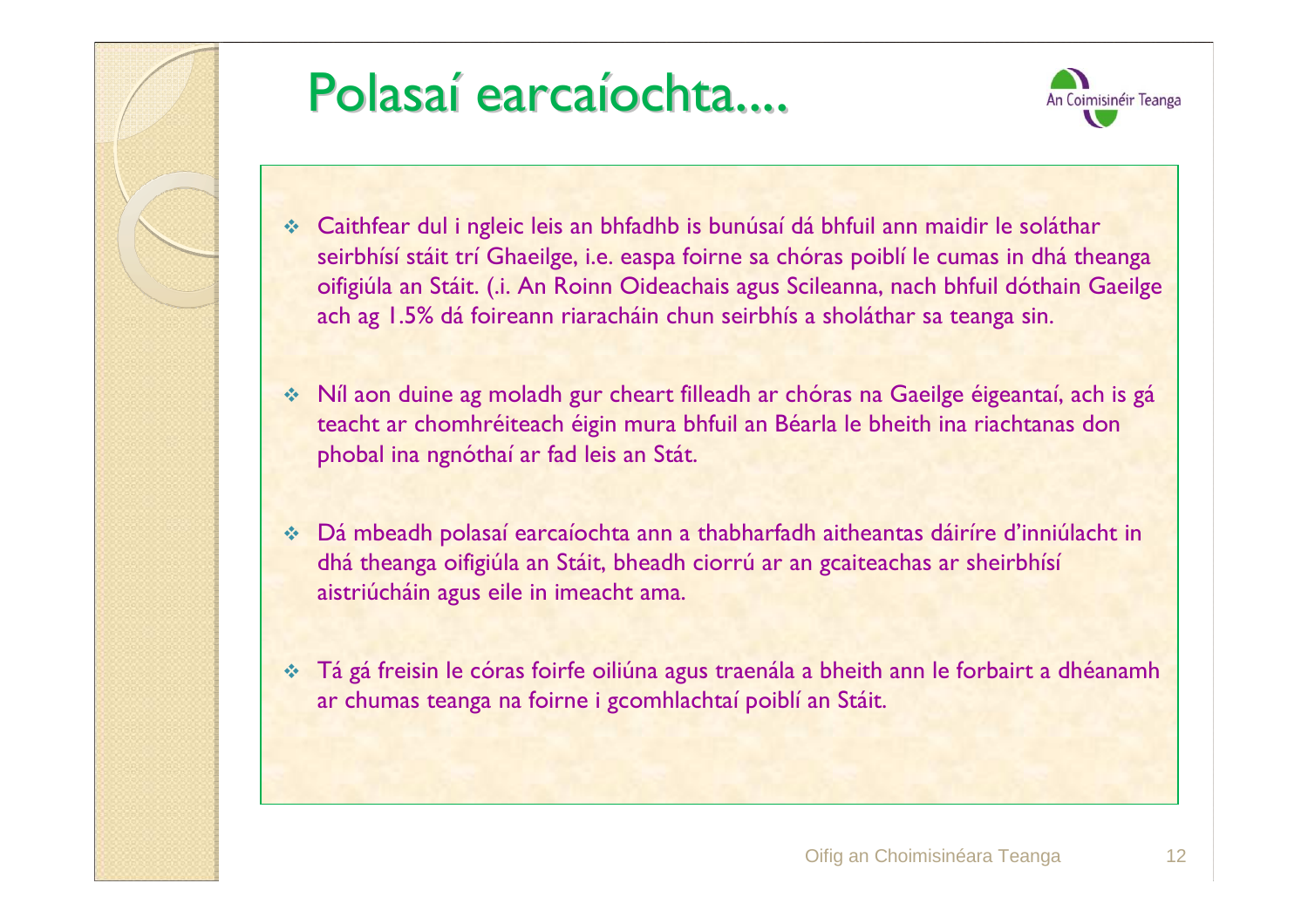

### Imní…córas na scéimeanna

**\*** Níl ról nó feidhm ag m'Oifigse maidir le haontú/daingniú scéimeanna.

#### **TUARASCÁIL BHLIÁNTÚIL 2008**

- "…Imní orm maidir le daingniú an dara babhta de scéimeanna teanga….
- "… folús cruthaithe…baol ann go gcaillfí an móiminteam nó an luas …a .<br>bheith ina bhuille an-mhór ar fad bheith ina bhuille an-mhór ar fad.

### **TUARASCÁIL BHLIANTÚIL 2009**

"…gá le tuilleadh dlúis a chur le comhaontú agus le daingniú dara scéimeanna teanga chun folús a sheachaint …"

### **TUARASCÁIL BHLIANTÚIL 2010**

"Níl aon mhaolú ar an imní….

…leath na scéimeanna a bhí daingnithe roimhe sin tar éis dul "in éag"….

"…níl an folús seo i ndaingniú scéimeanna ag teacht lena raibh beartaithe faoi fhorálacha an Achta….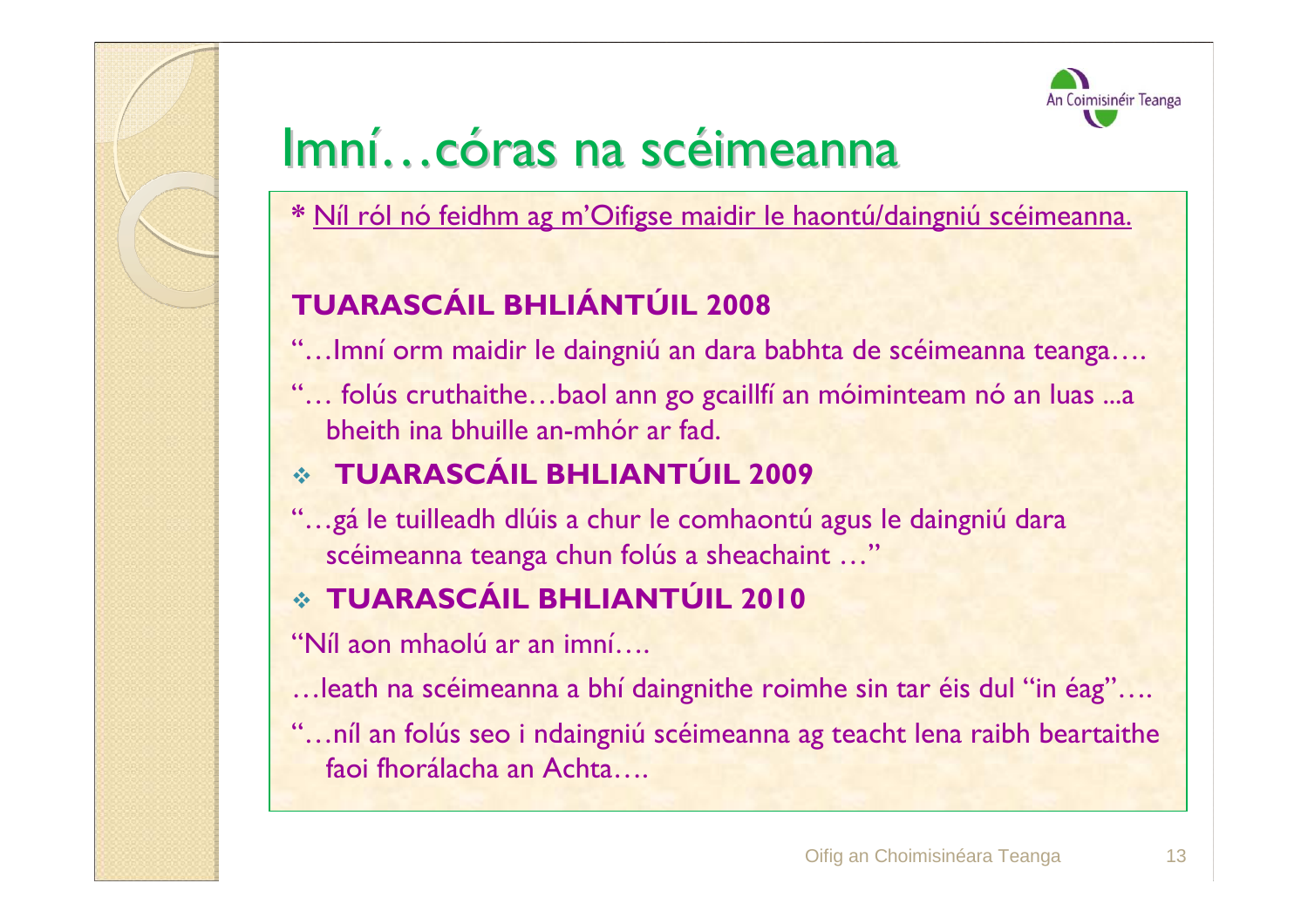

### Scéimeanna Daingnithe

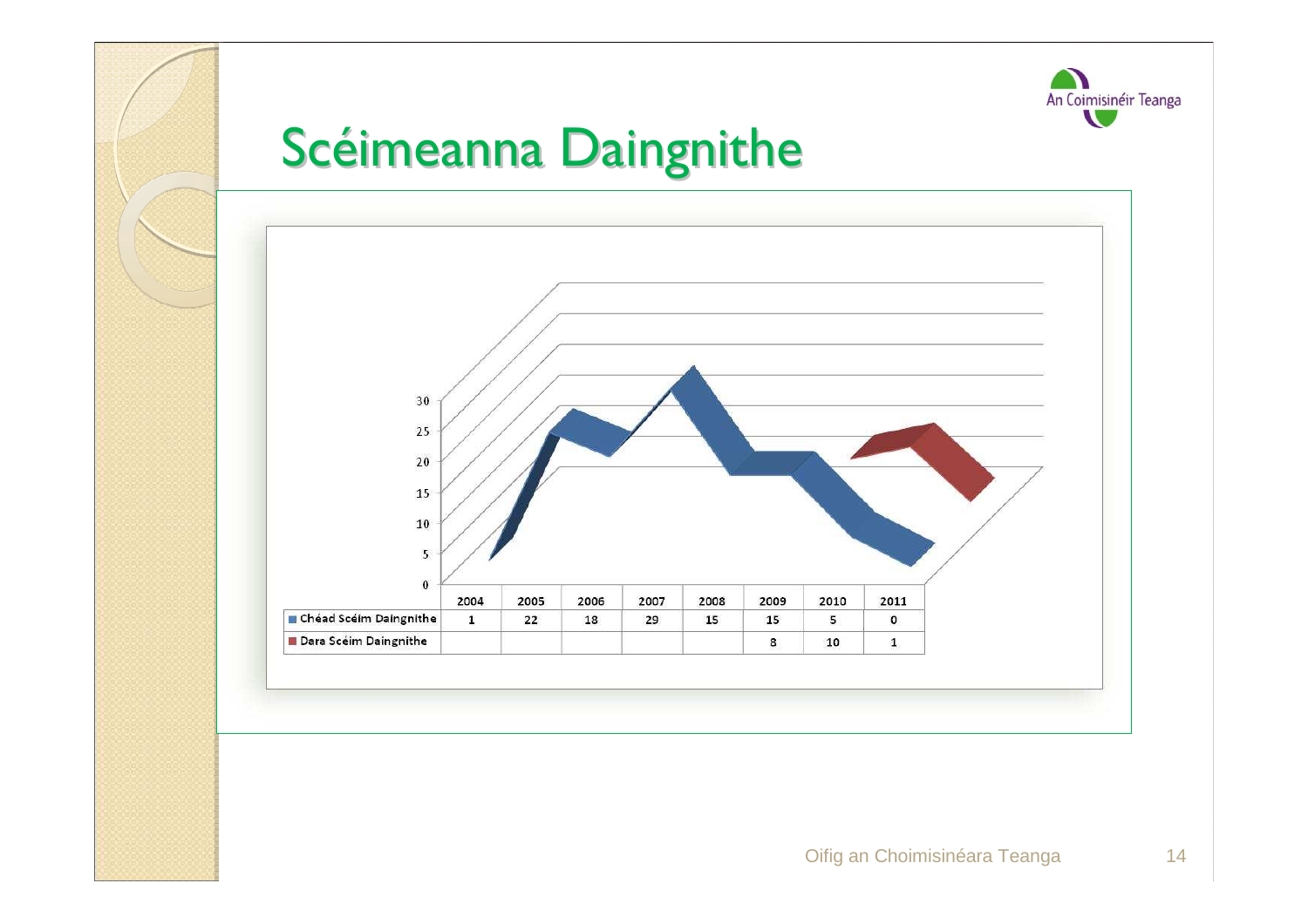

### Scéimeanna "in éag"

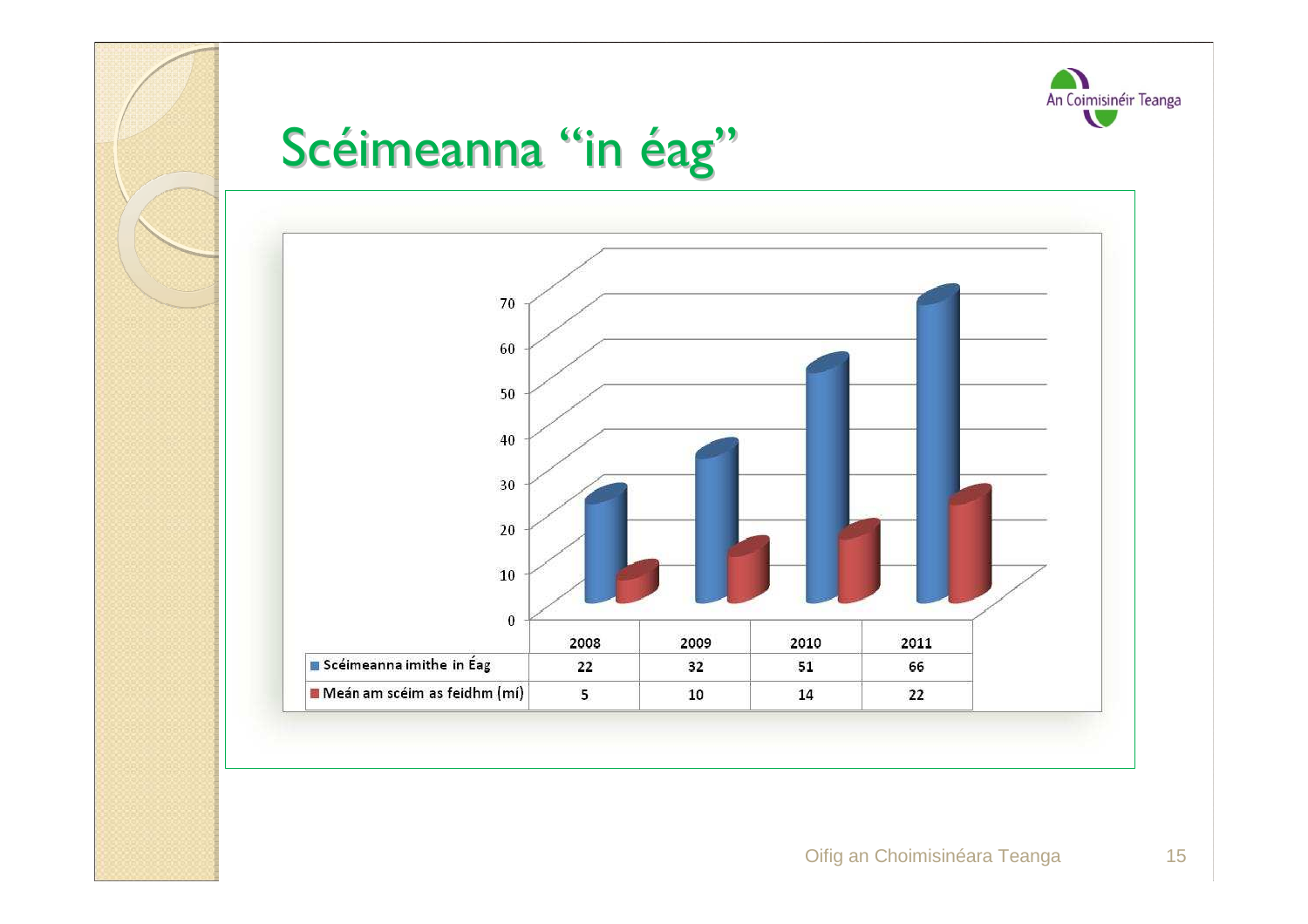



<sup>16</sup>

# Tréimhse "in éag"

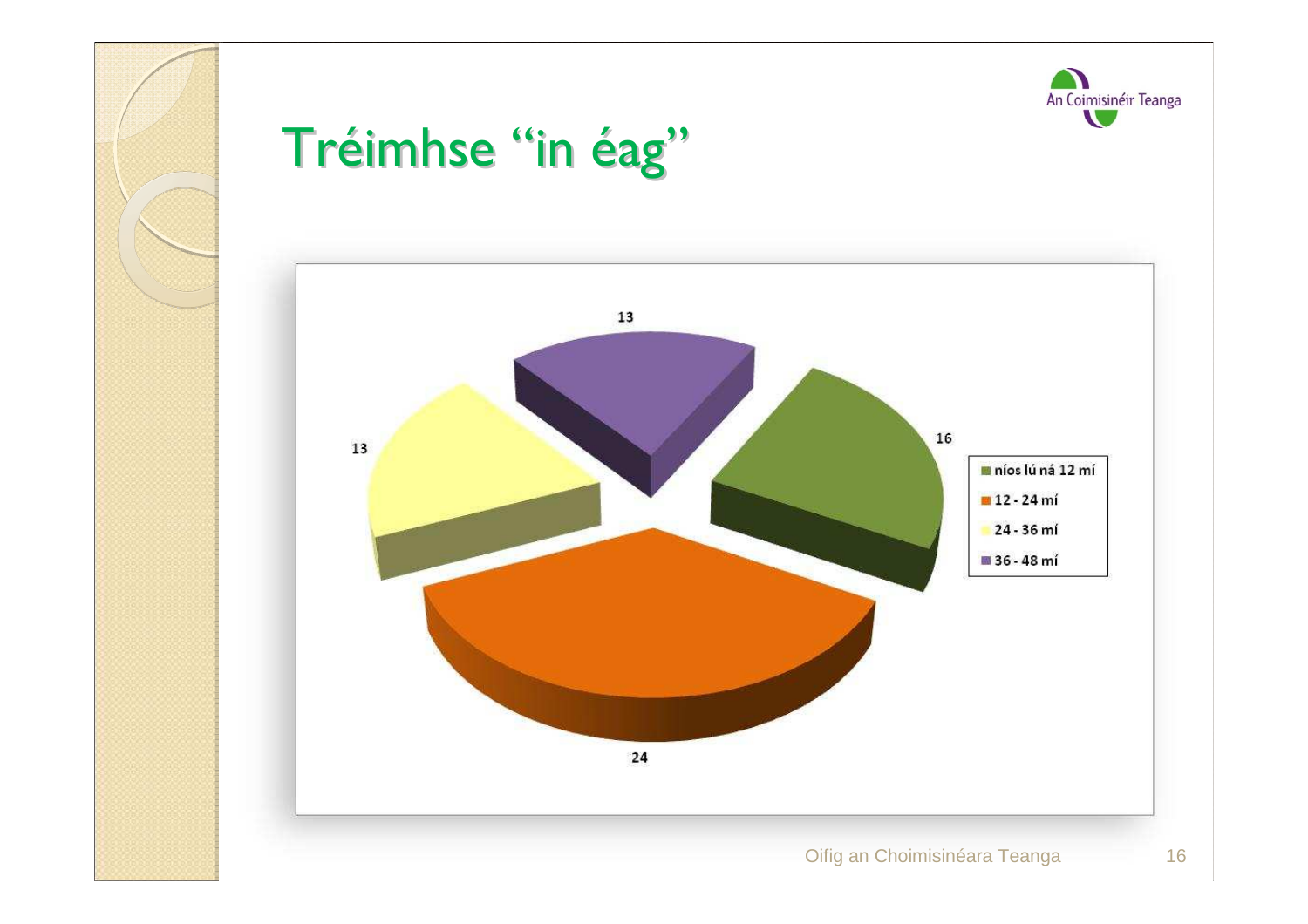



### Fíricí

- Ar líon seachas ar chaighdeán na scéimeanna atá <sup>m</sup>'aire dírithe anseo
- **66 as 105 scéim**….'in éag' anois...sin dhá thrian
- **20%** de na scéimeanna teanga seo in éag le tréimhse ama de trí bliana ar a ملاحظته المسابق anna de trí bliana ar a<br>Iaghad agus **20%** eile acu in éag le breis agus dhá bhliain laghad agus **20%** eile acu in éag le breis agus dhá bhliain.
- I measc na gcomhlachtaí poiblí a bhfuil a gcuid scéimeanna teanga in éag le fada tá:
	- Oifig an Uachtaráin (3 bliana agus 8 mí),
	- An Chomhairle Ealaíona (3 bliana go leith),
	- $\bullet$  Oifig an Ombudsman (3 bliana go leith),
	- An tSeirbhís Chúirteanna (3 bliana agus 5 mhí),
	- \* Comhairle Contae na Gaillimhe (3 bliana agus 4 mhí),
	- Oifig na gCoimisinéirí Ioncaim (3 bliana agus trí mhí)
	- An Roinn Oideachais agus Scileanna (3 bliana agus mí).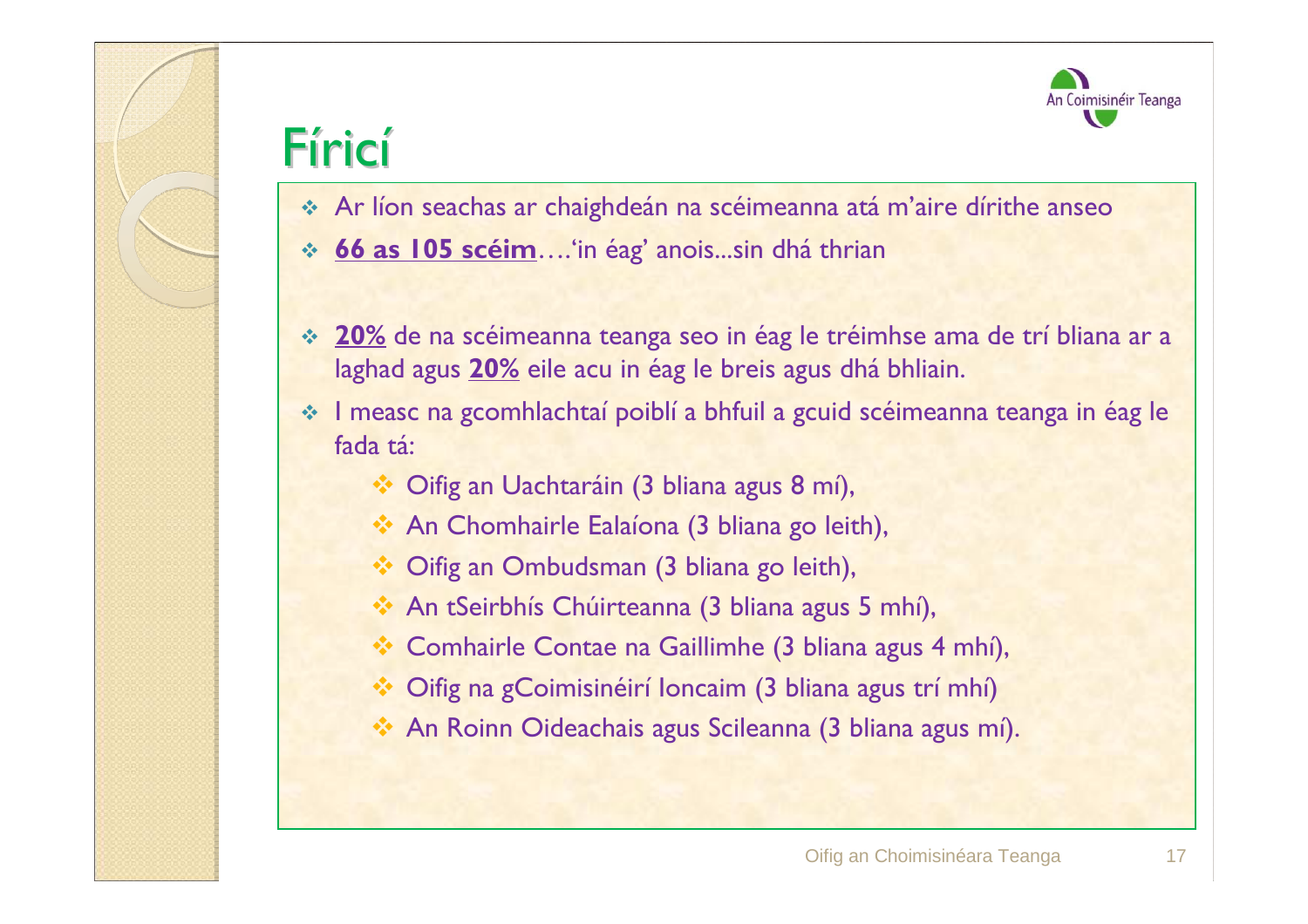

### Dréachtscéimeanna

- Tá 28 comhlacht poiblí eile ann a bhfuil an chéad dréachtscéim iarrtha orthu ach nach bhfuil siad aontaithe ná daingnithe fós mar scéimeanna ag an Aire Ealaíon, Oidhreachta agus Gaeltachta.
- $\cdot$ l gcás 10 gcinn acu sin, tá breis agus <u>5 bliana</u> imithe ó iarradh orthu an dréachtscéim a ullmhú agus ceithre bliana go leith imithe in dhá an dréachtscéim a ullmhú agus ceithre bliana go leith imithe in dhá chás eile.
- Díol suntais é go bhfuil 4 bliana agus 7 mí caite ó iarradh ar Fheidhmeannacht na Seirbhíse Sláinte dréachtscéim teanga a ullmhú.
- Tá sé beagnach 3 bliana ó iarradh ar An Post dréachtscéim teanga a ullmhú.
- ❖ Os cionn dhá bhliain ó rinneadh an t-iarratas céanna sin ar Oifig Thithe an Oireachtais, RTÉ agus ar an Údarás um Bóithre Náisiúnta.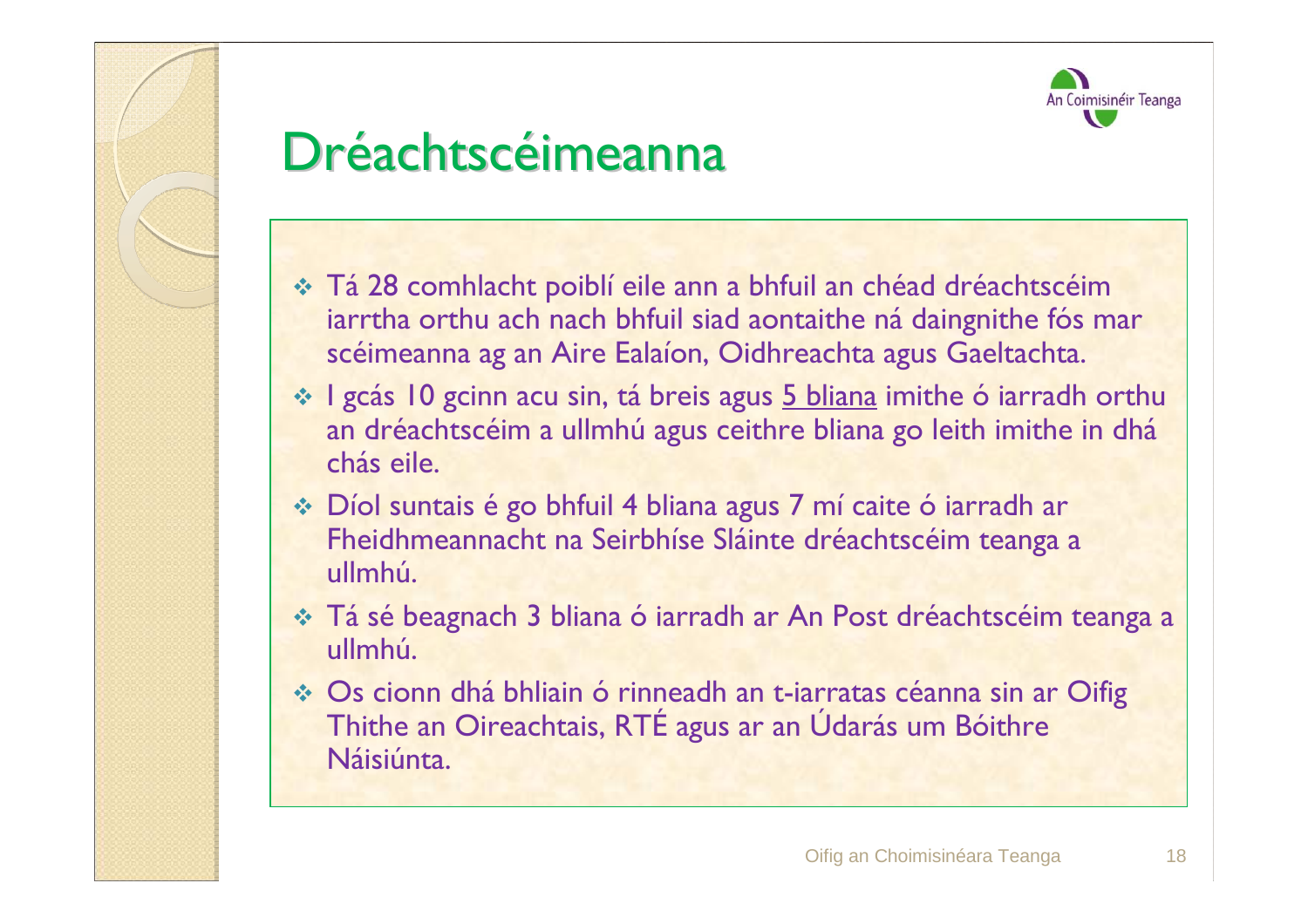



### An Roinn

 Níl aon scéim teanga daingnithe fós i gcás na Roinne Ealaíon, Oidhreachta agus Gaeltachta féin.

Moltaí an phobail iarrtha don scéim sin.

 Bunaíodh an Roinn go foirmiúil ar 01 Meitheamh 2011.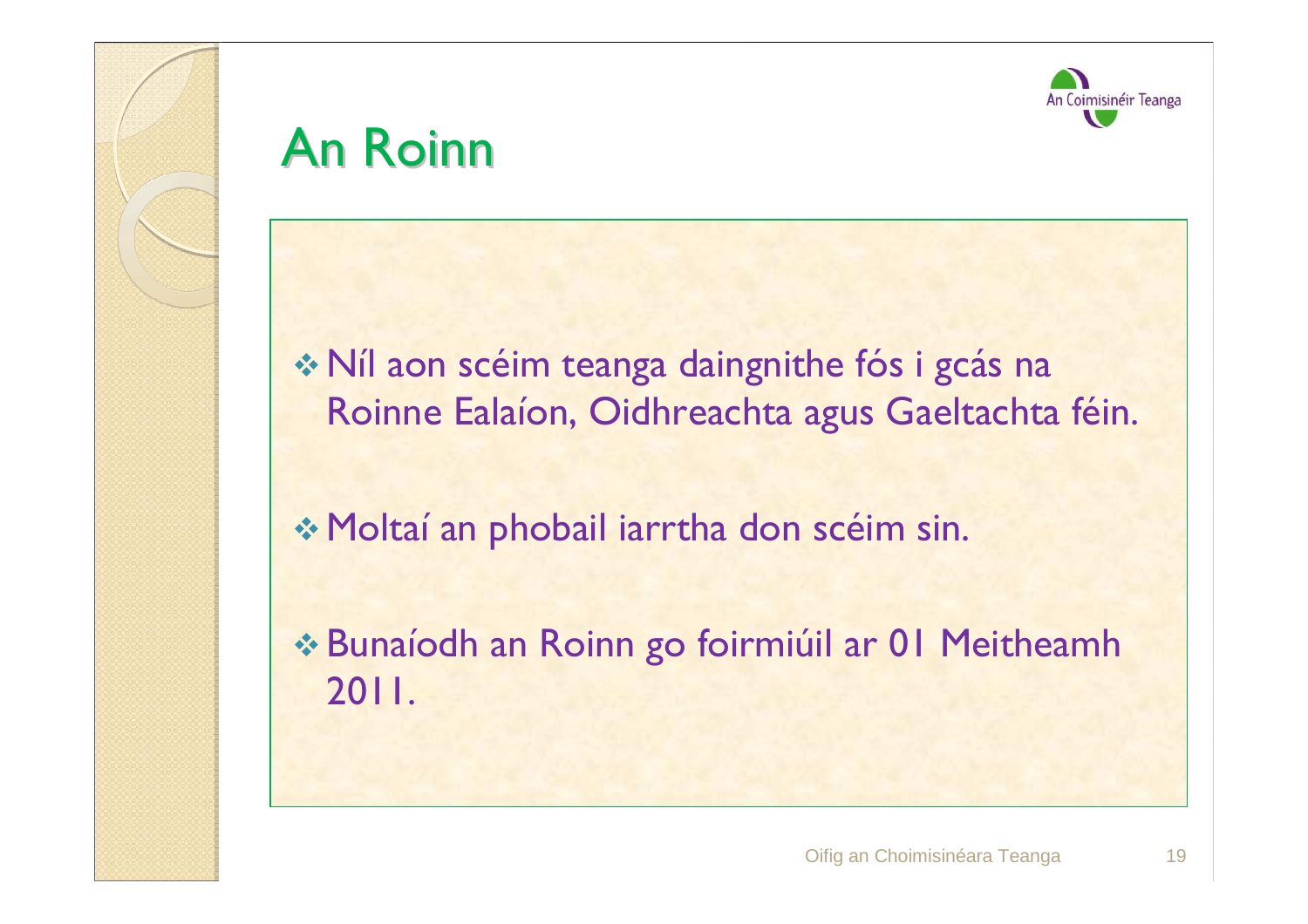



### Conclúid maidir le scéimeanna

- Go bhfuil na maidí ligthe le sruth agus gur cosúil go \*\*<br>bhfuil teinthe tríd 's tríd anois ar chóras daingnithe i bhfuil teipthe tríd 's tríd anois ar chóras <u>daingnithe</u> na scéimeanna teanga.
- Is oth liom a rá go gcreidim go mbeidh sé ionann agus<br>dodhéanta anois muinín a chothú athuair sa chóras sir dodhéanta anois muinín a chothú athuair sa chóras sin.
- In am anois san athbhreithniú seo féachaint ar chórais<br>eile: eile:
	- \* rangú na gcomhlachtaí poiblí agus rialacháin<br>reachtúla? reachtúla?
	- córas caighdeáin na Breataine Bige?
	- <u>\* córas úrnua eile?</u>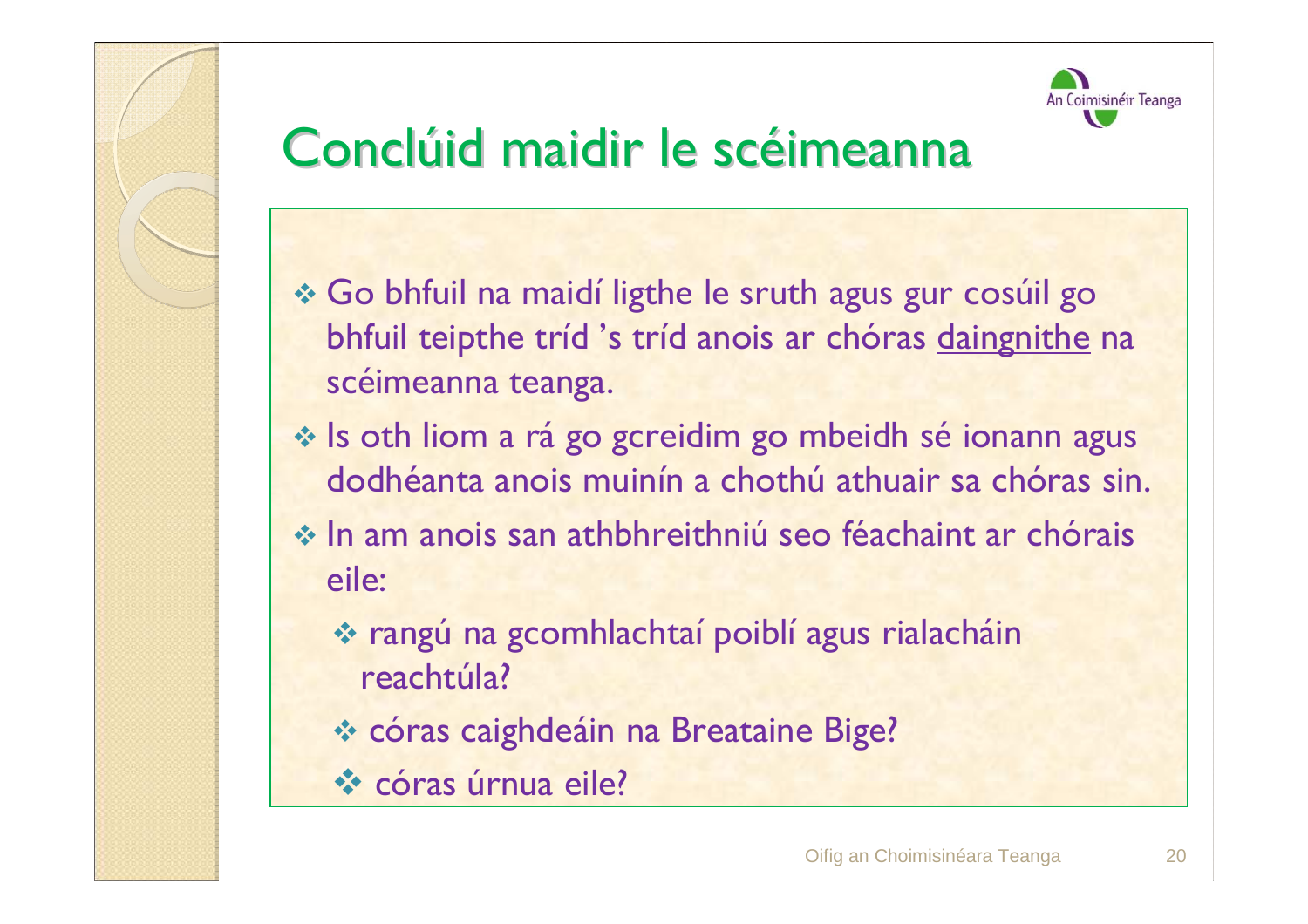



### Deis stairiúil…

- **An t-Acht a leasú le go mbeadh sé<br>An t-iúlaidh ais do chl** 
	- oiriúnach dá fheidhm agus
	- a d'fhreastalódh go cuí ar mhianta an phobail teanga…
	- go dtabharfaí brí don fhoráil bhunreachtúil gurbh í an Ghaeilge an phríomhtheanga oifigiúil ós í an teanga náisiúnta í.
- $\cdot$  Ní gá go dtiocfadh aon chaiteachas breise de bharr na moltaí ata<br>déanta ag m'Oifigse agus, mura féidir leo airgead a shábháil, ba déanta ag m'Oifigse agus, mura féidir leo airgead a shábháil, ba chóir go mbeadh siad neodrach ar a laghad ó thaobh aon chostais bhreise de.
- Sin má táthar dáiríre faoin athbhreithniú seo, faoin gcomhairliúchán<br>Doloiblí agus faoi leasú na reachtaíochta Agus sin croí na ceistel <sup>p</sup>hoiblí agus faoi leasú na reachtaíochta …. Agus sin croí na ceiste!